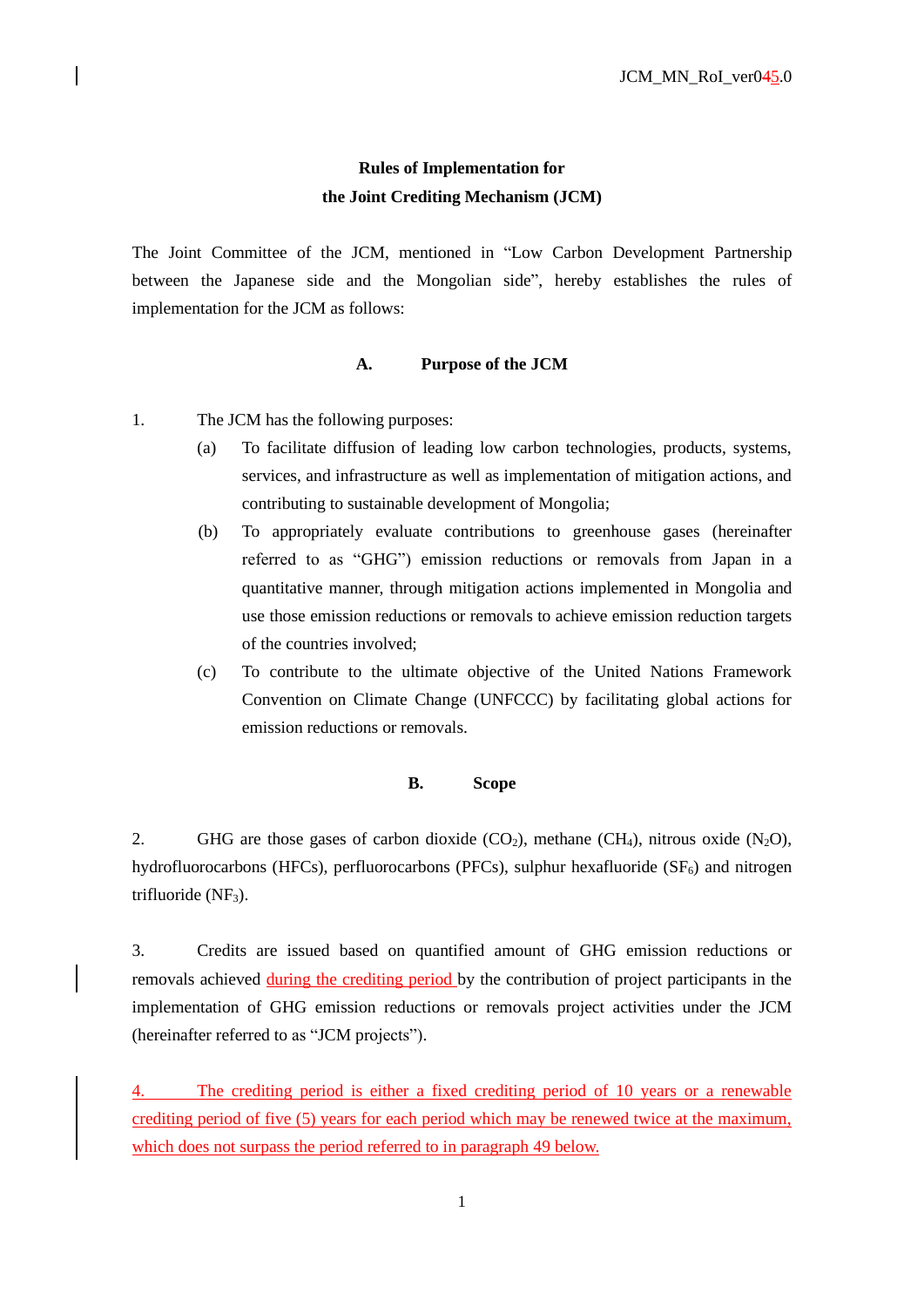4.5. The JCM starts its operation as the non-tradable credit type mechanism. The Japanese side and the Mongolian side (hereinafter referred to as "both sides") continue consultation for the transition to the tradable credit type mechanism and reach a conclusion at the earliest possible timing, taking account of implementation of the JCM.

## **C. Joint Committee**

5.6. Both sides establish the Joint Committee which consists of the representatives from both sides.

6.7. The Joint Committee may develop or modify the Rules of Implementation and other rules and guidelines necessary for the implementation of the JCM, including, but not limited to:

- (a) rules of procedures of the Joint Committee;
- (b) guidelines for the development of methodologies;
- (c) methodologies;
- (d) guidelines for the designation as a third-party entity;
- (e) guidelines for the validation;
- (f) monitoring guidelines;
- (g) guidelines for the verification of GHG emission reductions or removals;
- (h) common specifications for registries;
- (i) forms for project design document (hereinafter referred to as "PDD"), sustainable development contribution plan (hereinafter referred to as "SDCP"), request for registration of JCM projects, monitoring report, sustainable development contribution report (hereinafter referred to as "SDCR"), request for verification of emission reductions or removals, etc.;
- (j) guidelines for the sustainable development contribution plan and report.

7.8. The Joint Committee designates the third-party entities.

8.9. On the basis of a request for registration of JCM projects submitted by project participants, the Joint Committee registers JCM projects which were validated by the third-party entities.

9.10. On the basis of a request for notification to each side for issuance of credits submitted by project participants, the Joint Committee notifies both sides to issue the credits which were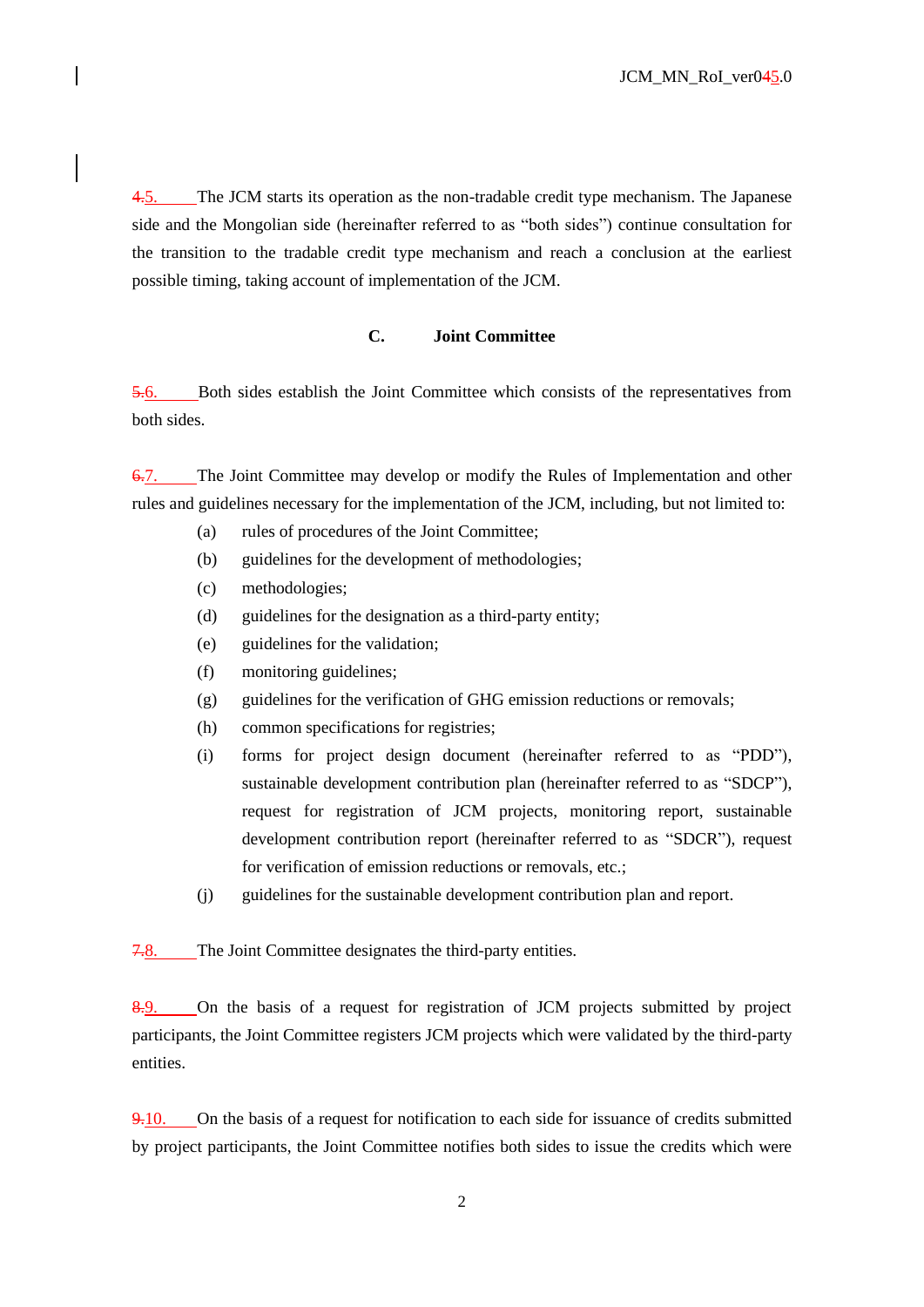verified by the third-party entities.

10.11. The Joint Committee develops reports on the status of the implementation of the JCM and, where necessary, discusses issues related to the operation and management of the JCM.

11.12. In conjunction with meetings of the Joint Committee, both sides conduct policy consultations about the relevant policy measures of the JCM.

12.13. The Joint Committee establishes its secretariat for the implementation of the JCM.

#### **D. Each Side**

13.14. Each side, based on the rules and guidelines as developed by the Joint Committee and/or in accordance with relevant domestic laws and regulations in respective countries for the implementation of the JCM:

- (a) Prepares draft methodologies and submits them to the Joint Committee;
- (b) Establishes and maintains a registry in line with the common specifications for registries, as developed by the Joint Committee;
- (c) On the basis of notification for issuance of credit by the Joint Committee (including for allocation of credits among participants), issues the notified amount of credits to its registry.

14.15. Each side promptly informs the Joint Committee on the issuance of credits under the JCM.

15.16. Each side takes necessary measures to ensure transparency in the implementation of the JCM.

<span id="page-2-0"></span>16.17. Neither side uses any mitigation projects registered under the JCM for the purpose of any other international climate mitigation mechanisms to avoid double counting.

17.18. The Japanese side informs the Mongolian side of incentive schemes for projects under the JCM immediately after such schemes start.

#### **E. Third-party Entities**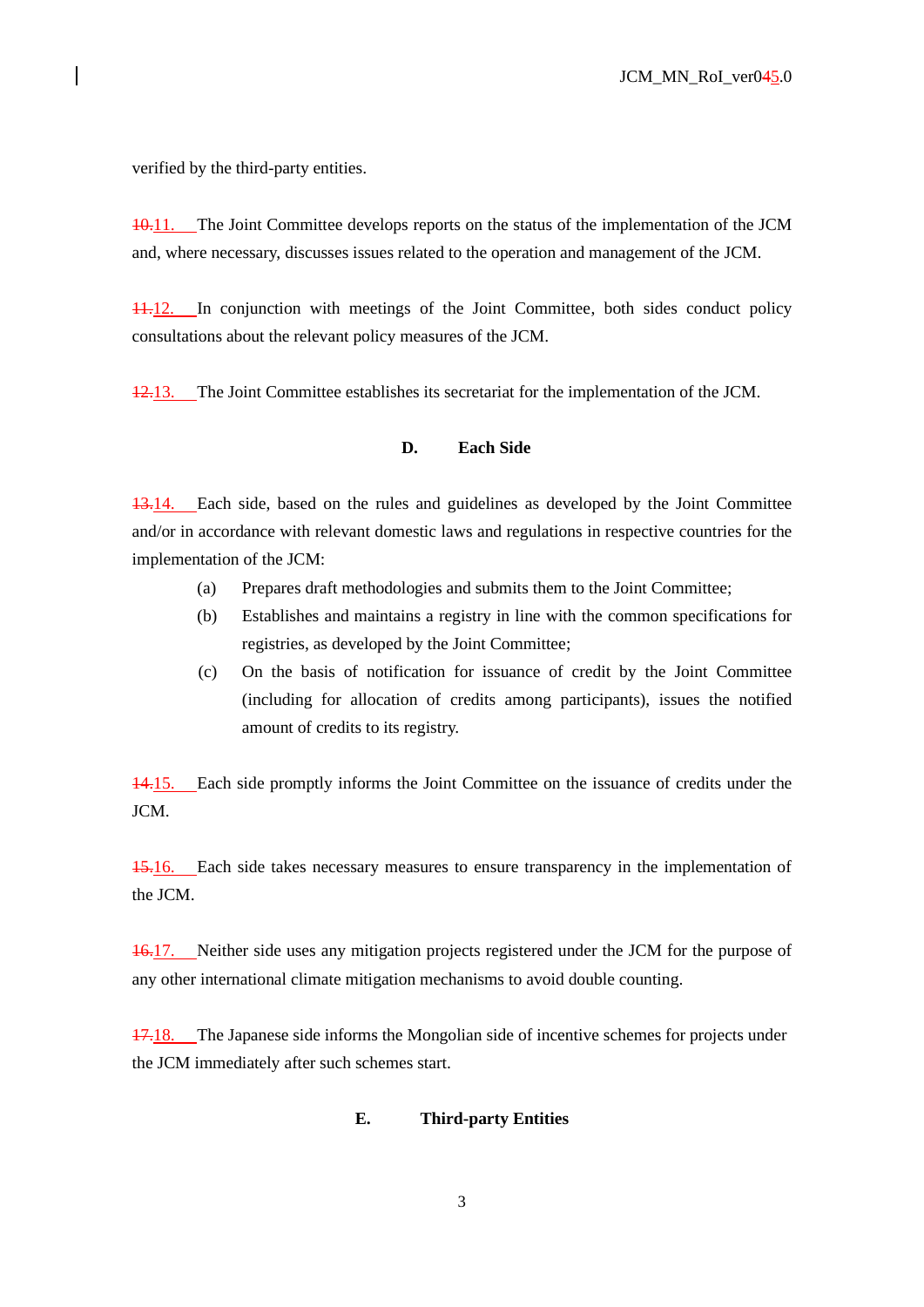18.19. A third-party entity that is designated by the Joint Committee:

- (a) On the basis of requests from project participants, validates the project as described in a PDD prepared by the project participants, in line with the guidelines for the validation as developed by the Joint Committee, and informs the validation result to the project participants;
- (b) On the basis of requests from project participants, verifies GHG emission reductions or removals achieved by the JCM project as described in the monitoring report prepared by the project participants, in line with the guidelines for the verification of GHG emission reductions or removals as developed by the Joint Committee, records the verification result in a verification report and sends the report to the project participants.

## **F. Project Participants**

19.20. Project participants:

- (a) Prepare a draft methodology and submit the draft to the Joint Committee for its approval;
- (b) Prepare an SDCP by filling in SDCP form and submit the SDCP to the secretariat for a review;
- (c) Prepare a draft PDD and submit the draft to a third-party entity for validation and notify the Joint Committee;
- (d) Submit the PDD that was validated by the third-party entity to the Joint Committee for its registration of the project;
- (e) Implement the JCM project and conduct monitoring in line with the PDD;
- (f) Prepare an SDCR by filling in SDCR form for each monitoring period and submit the SDCR to the secretariat for an evaluation;
- (g) Prepare a monitoring report for each monitoring period and send the report to a third-party entity for verification;
- (h) Submit a verification report prepared by the third-party entity to the Joint Committee, and request notification to each side for issuance of credits under the JCM.

# **G. Development of Methodologies**

20.21. Each side or project participant prepares a draft methodology and submits it to the Joint Committee. The submitted draft methodology, after its completeness being checked, goes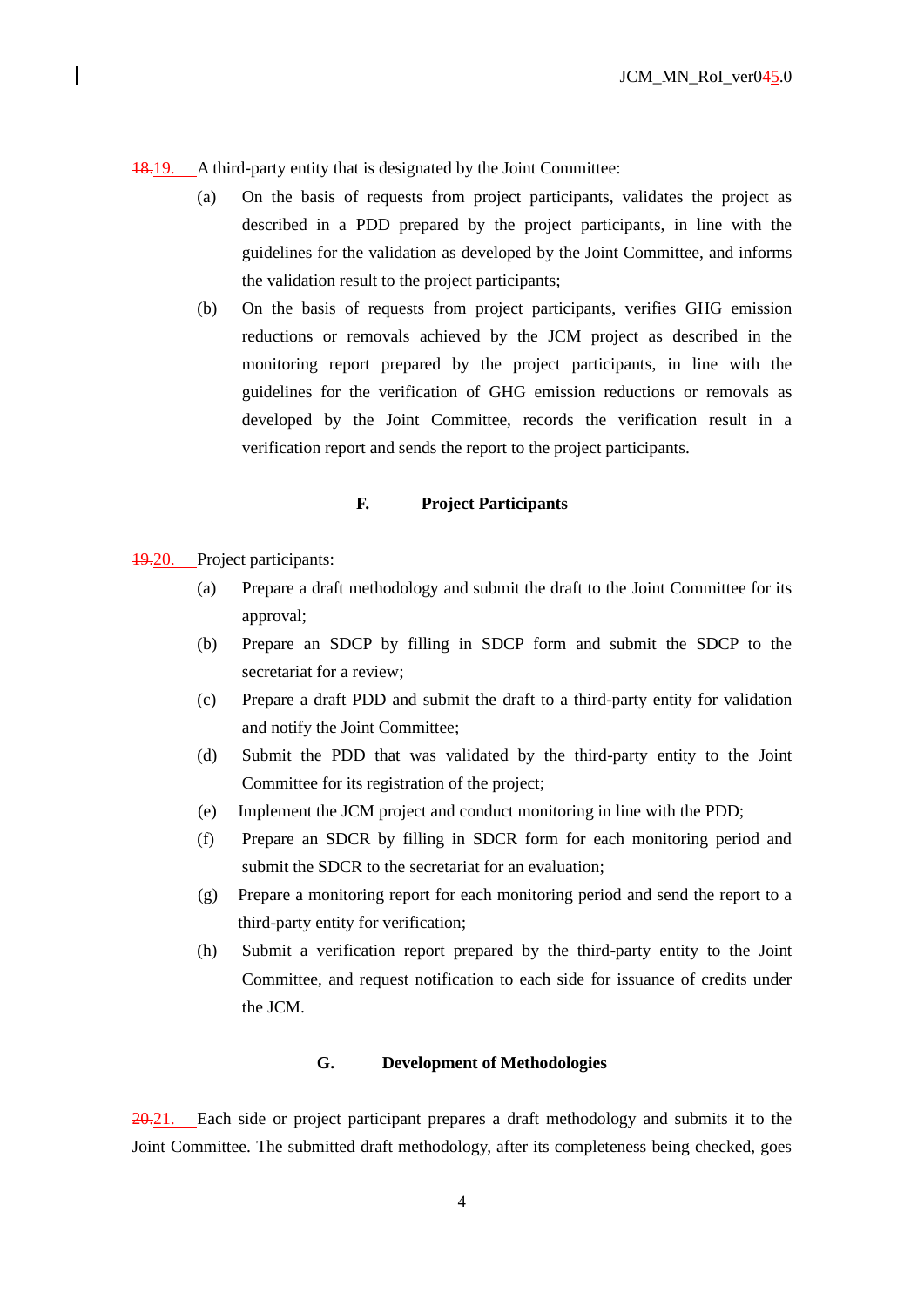through public inputs process.

21.22. The Joint Committee determines either to approve or reject the draft methodology, taking account of, among other things, inputs received and notifies the result to each side or project participant, as applicable. The Joint Committee makes publicly available the relevant information on the approved methodologies, which represent a positive list of eligible project type or type of technology, through a website.

#### **H. Designation of Third-party Entities**

22.23. Upon receiving an application for designation as a third-party entity submitted by a candidate, the Joint Committee designates a third-party entity in line with the guidelines for the designation as a third-party entity, and makes publicly available the relevant information on the designated third-party entity through a website.

23.24. The Joint Committee may suspend or withdraw the designation of a third-party entity if it has found fraud, malfeasance or incompetence of the entity.

## **I. Validation**

24.25. Validation is the process of independent evaluation of a proposed JCM project by a third-party entity against the validation guidelines as developed by the Joint Committee on the basis of the PDD.

25.26. Project participants develop a PDD by filling in the form and request a third-party entity to validate the proposed JCM project.

26.27. The third-party entity, in line with the guidelines for the validation as developed by the Joint Committee, validates the proposed JCM project as described in the PDD and notifies the result of the validation to the project participants.

## **J. Review of Sustainable Development Contribution Plan**

27.28. The project participants fill in the SDCP form in line with the guidelines for developing sustainable development contribution plan and report and submit the SDCP to the secretariat in line with the project cycle procedures.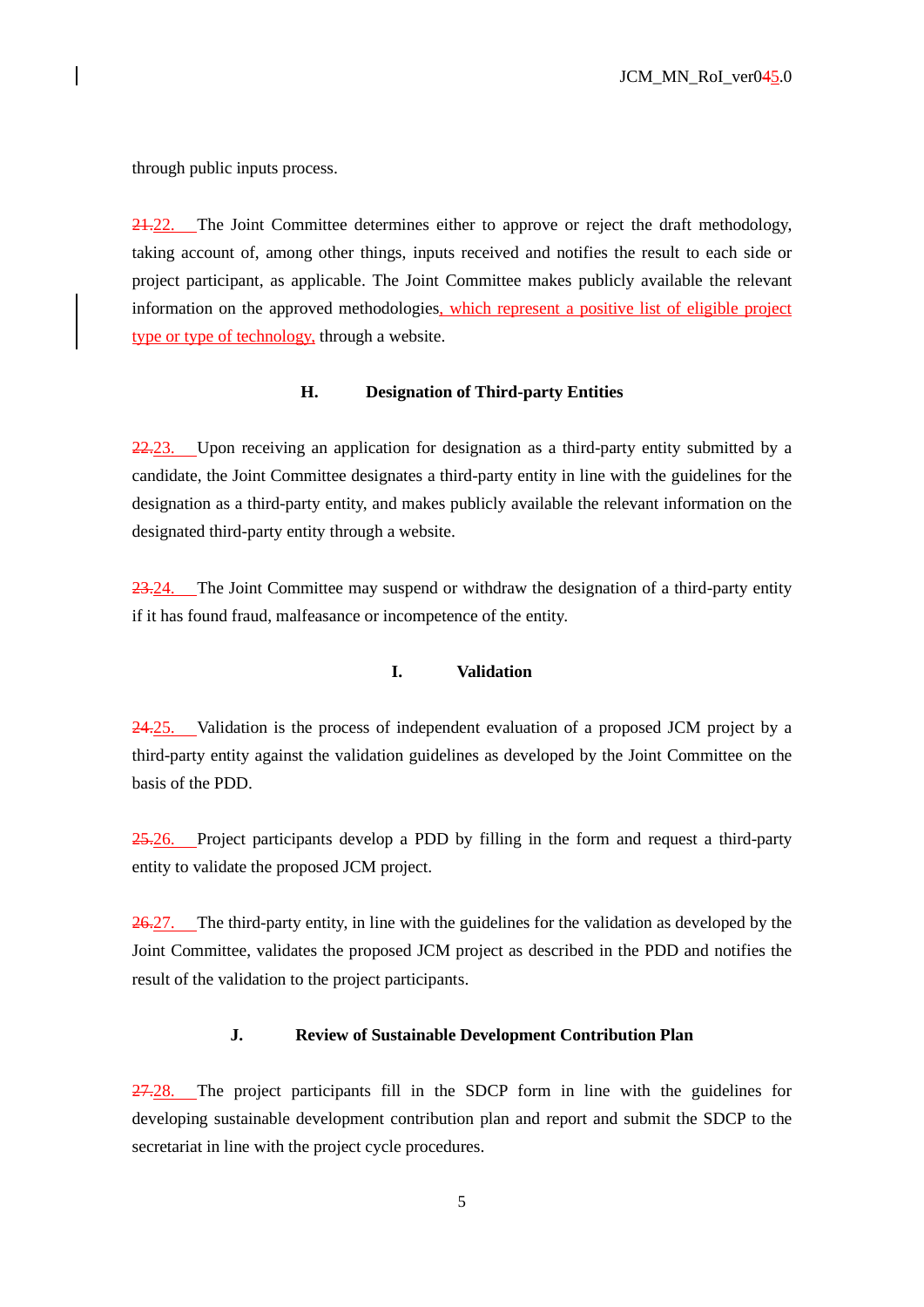28.29. By the end of the review period, the secretariat notifies the project participants if potential negative impacts of the project on sustainable development are identified and an appropriate action plan is not described.

## **K. Registration**

29.30. Registration is the formal acceptance by the Joint Committee of a validated project as a JCM project.

30.31. Project participants submit the PDD, which was validated by the third-party entity, and positively reviewed SDCP to the Joint Committee and request for registration.

31.32. Upon receiving the request for registration from project participants, the Joint Committee registers the project, notifies each side of the registration and makes publicly available the relevant information on the JCM project through a website.

## **L. Monitoring**

32.33. Project participants implement a JCM project and monitor GHG emission reductions or removals by the JCM project based on the PDD.

#### **M. Verification**

33.34. Verification is the periodic independent review and ex post determination by a third-party entity of the monitored GHG emissions reductions or removals as a result of a registered JCM project during the verification period.

34.35. Project participants prepare a monitoring report and request a third-party entity for verification.

35.36. The third-party entity, in line with the guidelines for the verification of GHG emission reductions or removals as developed by the Joint Committee, verifies the amount of GHG emission reductions or removals on the basis of the monitoring report submitted by the project participants, prepares a verification report and sends the report to the project participants which requested verification.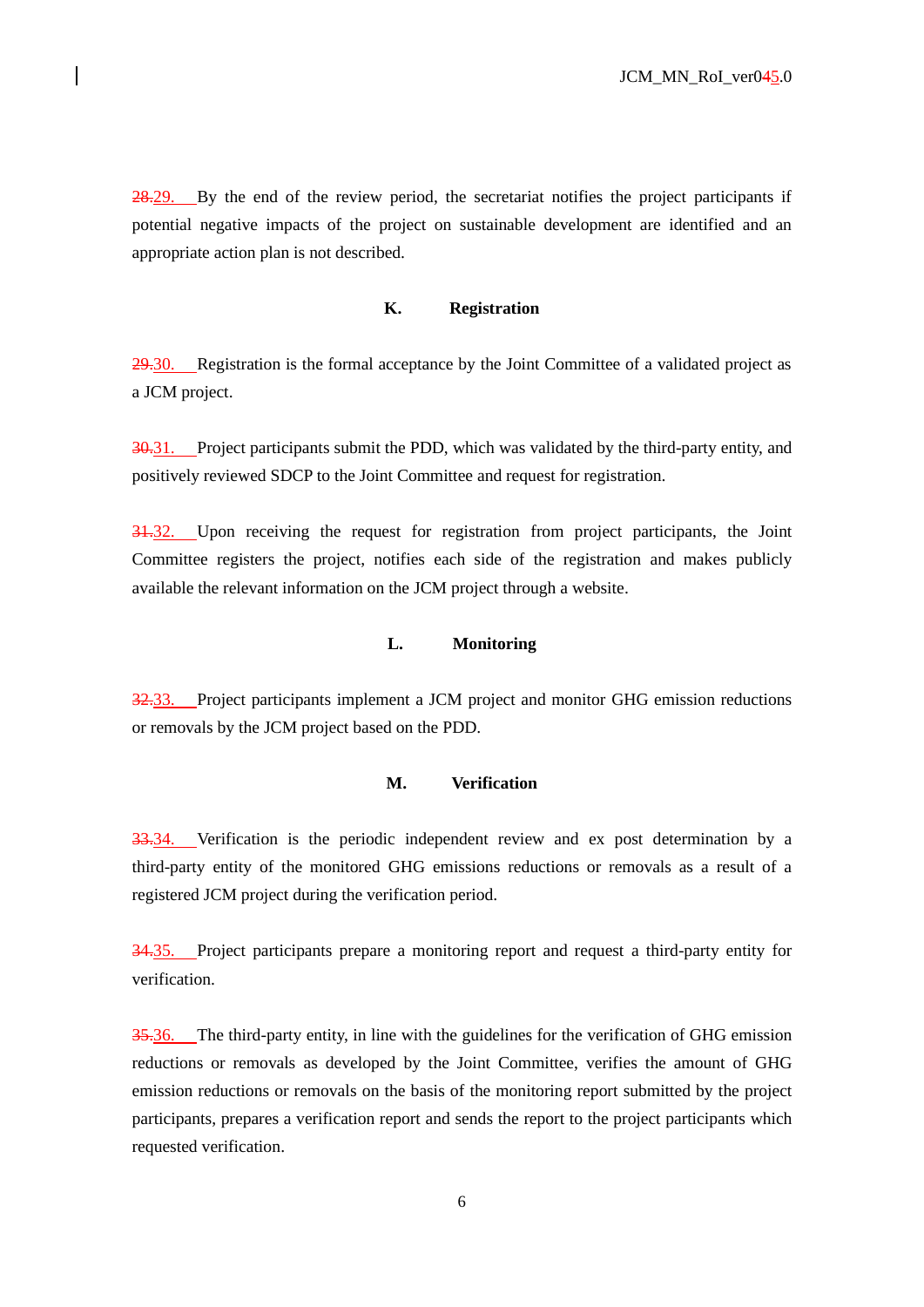## **N. Evaluation of Sustainable Development Contribution Report**

36.37. The project participants fill in the SDCR form in line with the guidelines for developing sustainable development contribution plan and report and positively reviewed SDCP, and submit the SDCR to the secretariat in line with the project cycle procedures.

37.38. By the end of the evaluation period, the secretariat notifies the project participants if negative impacts of the project on sustainable development are identified without appropriate description on the corrective action.

## **O. Issuance of Credits**

38.39. Each side establishes a registry to record and use the credits, measured in metric tonnes of carbon dioxide equivalent (t  $CO<sub>2</sub>$  eq) in line with the methodologies and metrics assessed by the Intergovernmental Panel on Climate Change.

39.40. Project participants of a JCM project consult among themselves, and determine, the allocation of credits taking into consideration their contribution to GHG emission reductions or removals.

40.41. The project participants may allocate part of the credits to the respective sides.

41.42. Project participants request the Joint Committee to notify each side to issue the credits to its respective account in the registry on the basis of the verification report with the determined allocation of the credits among the project participants.

42.43. The Joint Committee conducts a completeness check on the request, including for allocation of the credits among the project participants, and notifies each side of the result.

43.44. The Joint Committee makes publicly available the relevant information on the issuance of credits through a website.

#### **P. Use of Credits**

<span id="page-6-0"></span>44.45. Credits issued by each side can be used to achieve emission reduction targets of both